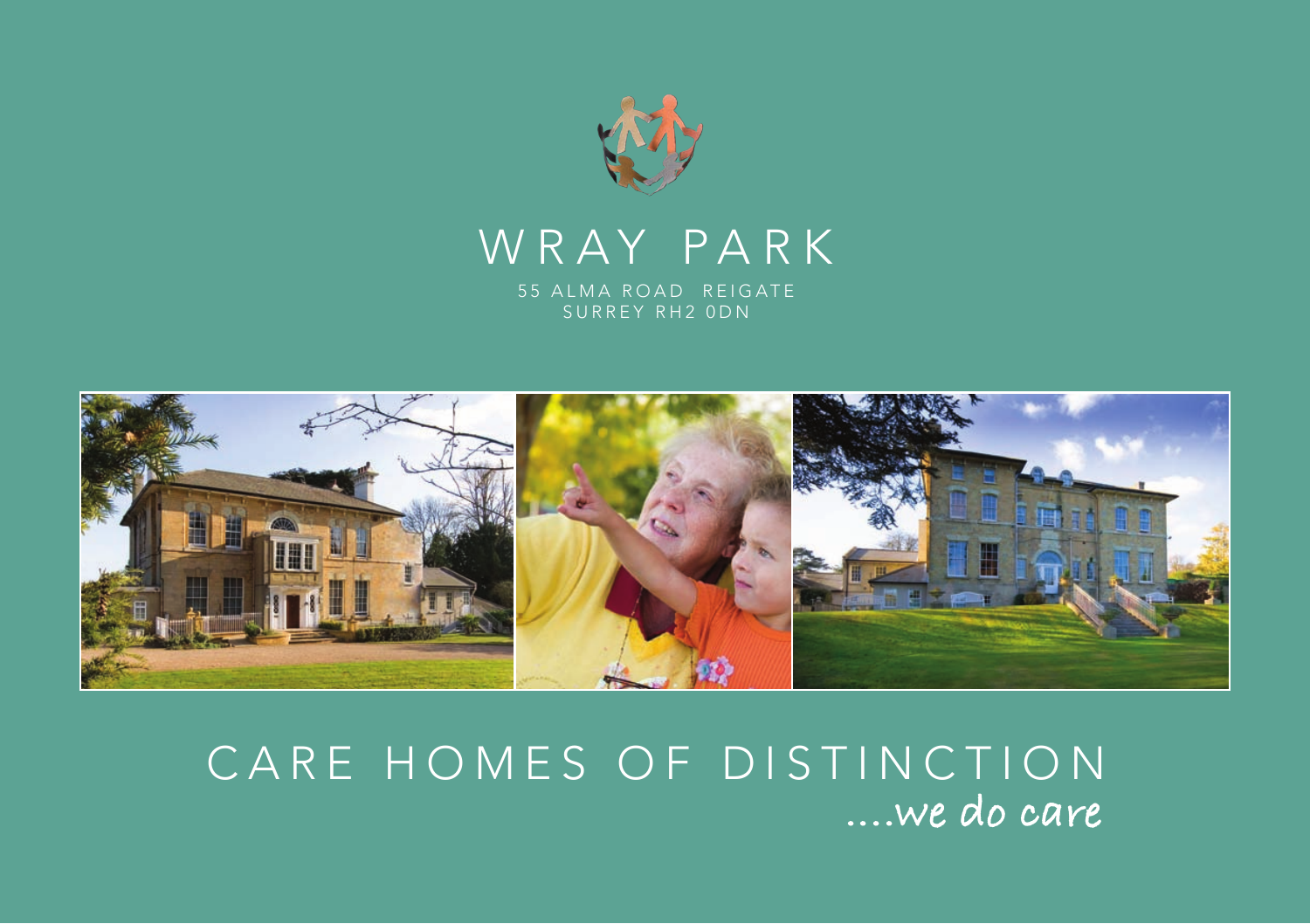Wray Park is a listed Georgian Mansion with beautiful large gardens in a quiet secluded residential area on the wooded slopes of Reigate Hill. The location provides the peace and tranquillity of a bygone age and yet is within walking distance of the town centre, with its mainline railway station, shops and cafes, parks and an historic castle and grounds.

Wray Park has been under the present ownership and management since 1992. The staff provide care for a maximum of 24 residents mainly over the age of 65. The home has 21medium to large bedrooms, most with en suite facilities, all decorated to a high standard whilst still allowing scope for the residents to personalise the rooms.

Registered categories:

- Older people OP
- Physical disability PD
- Dementia DE(E)
- Sensory impairment  $SI(E)$
- Mental disorder MD(E) excluding learning disability or dementia

Residential long or short term, respite, convalescence & day care.

Please see the back of the cover folder for a complete list of services and facilities at Wray Park and other Care Homes under the ownership of the organisation.

For further information or to arrange a visit please contact us. We will be happy to show you around.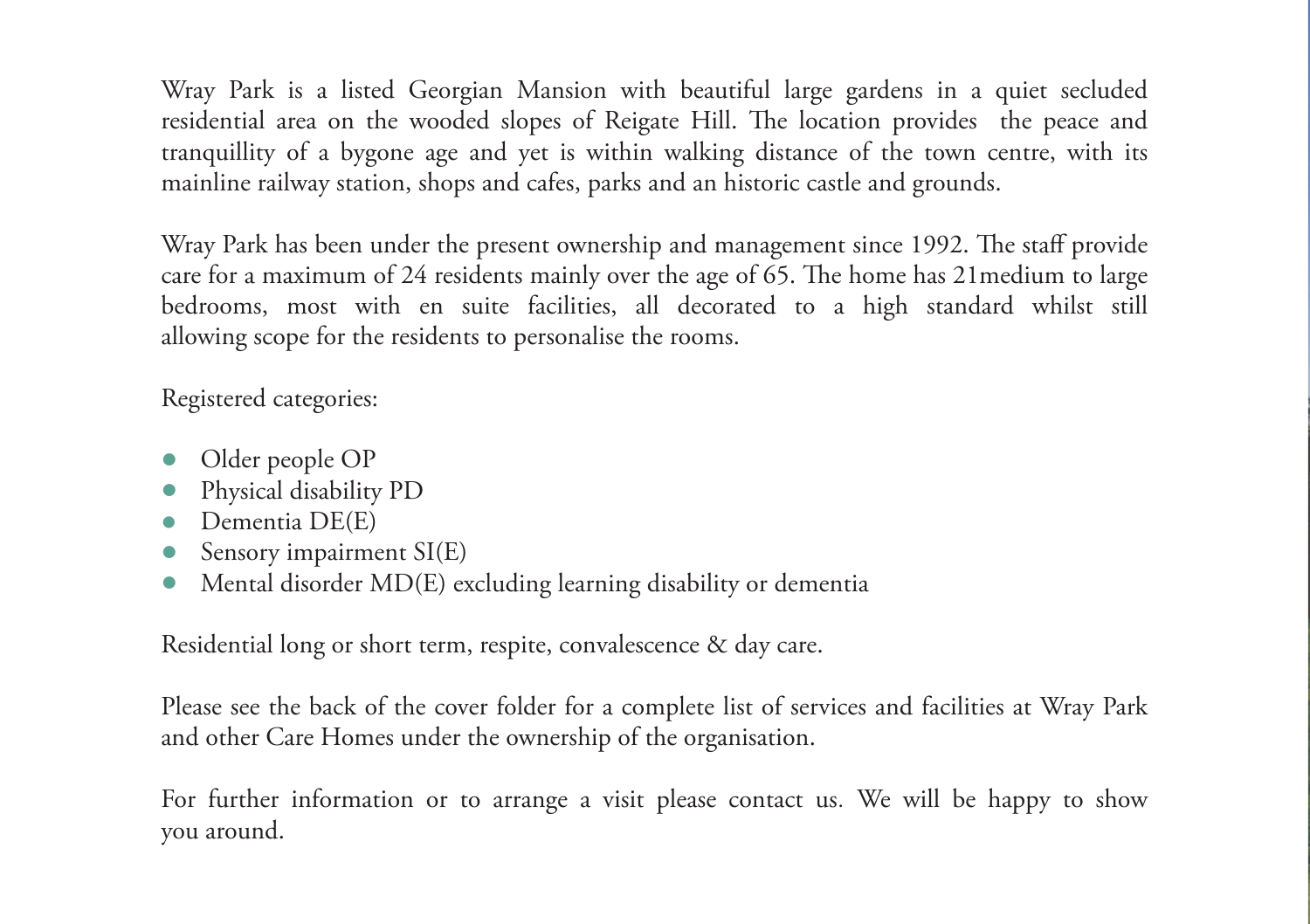**It is our aim to provide our residents a homely and comfortable environment where they feel healthy, happy and safe. We want families and friends to be assured that their loved ones are receiving the best available care and attention in a 'Care Home of Distinction'.**